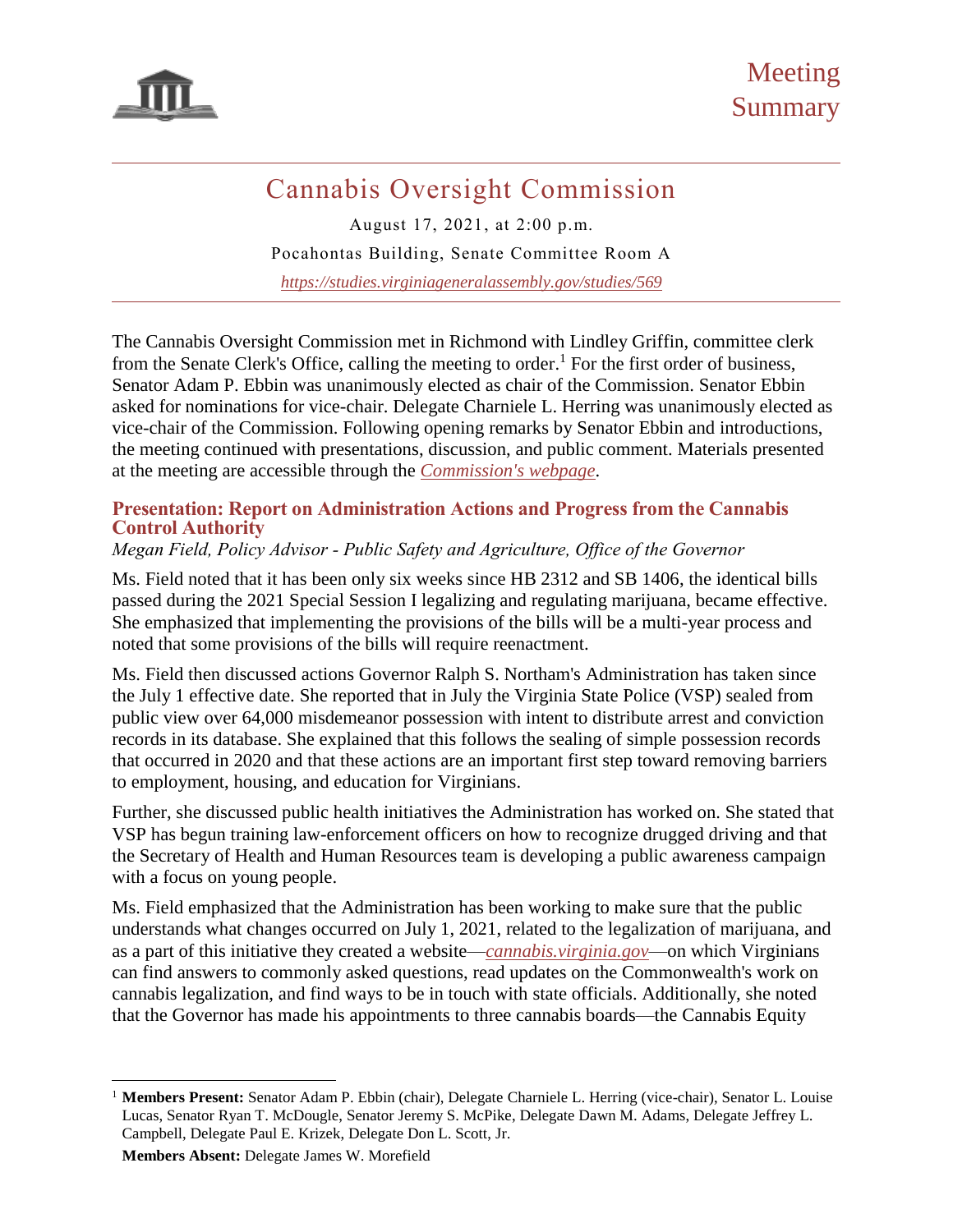Reinvestment Board, the Cannabis Public Health Advisory Council, and the Virginia Cannabis Control Authority (CCA) Board of Directors (the Board).

Noting that the CCA falls under the Secretariat of Public Safety and Homeland Security, Ms. Field stated that she is working closely with Secretary Brian J. Moran's team to begin setting up the infrastructure for the new Authority. She reminded the Commissioners that the CCA has two and a half years to establish a new authority, draft regulations, issue licenses, and implement ambitious social equity and public health and safety goals. Additionally, in the coming months, the CCA's Board will need to establish foundational systems and policies, including in the areas of human resources, finance, and procurement. The Governor's team is helping the CCA draft the job descriptions for the statutorily created social equity liaison position and the liaison to the Cannabis Public Health Advisory Council and is recommending the CCA prioritize hiring these individuals as soon as possible.

Ms. Field concluded by emphasizing that the Administration stands ready to provide aid and guidance to the CCA as needed. Similarly, it looks forward to providing whatever assistance it can to the Commission as it prepares for items that will become law with reenactment.

## **Presentation: Report by the Joint Legislative Audit and Review Commission**

*Mark Gribbin, Project Leader, Joint Legislative Audit and Review Commission (JLARC)*

Mr. Gribbin presented an analysis of how the provisions of HB 2312 and SB 1406 (the bills) compare to the original recommendations made by JLARC in its November 2020 report "Key Considerations for Marijuana Legalization." He noted that the bills directed JLARC to undertake this analysis and present the results to the General Assembly by November 1, 2021, and stated that the bills implemented 80 percent of the recommendations and policy options in JLARC's report. However, while the bills did address much of what JLARC recommended, he shared that JLARC staff has identified some areas where refinements or clarifications could be considered.

Mr. Gribbin then outlined the areas in which JLARC staff believes that further action should be strongly considered. Such recommendations include the following:

- 1. That the General Assembly align itself with most other legalized states by creating an intermediate misdemeanor possession amount;
- 2. That the CCA set possession equivalencies for marijuana edibles, vape oils, and other products using the emergency regulation procedure because possession of such products is currently legal as of July 1, 2021, but there are currently no regulations establishing the possession equivalencies;
- 3. That the General Assembly restrict medical licensees to three adult-use retail locations each in order to reduce the retail advantage that such licensees would have under current law (in which such licensees are allowed to have up to seven percent of all adult-use retail locations);
- 4. That the General Assembly eliminate special treatment of registered hemp processors by removing a loophole that allows any business to register as a hemp processor, pay a \$1 million fee, and operate as a vertically integrated marijuana operation not subject to state license caps;
- 5. That the General Assembly set separate license caps for Class A (marijuana) and Class B (hemp—low THC) cultivation facility licenses in order to prevent Class B licensees from

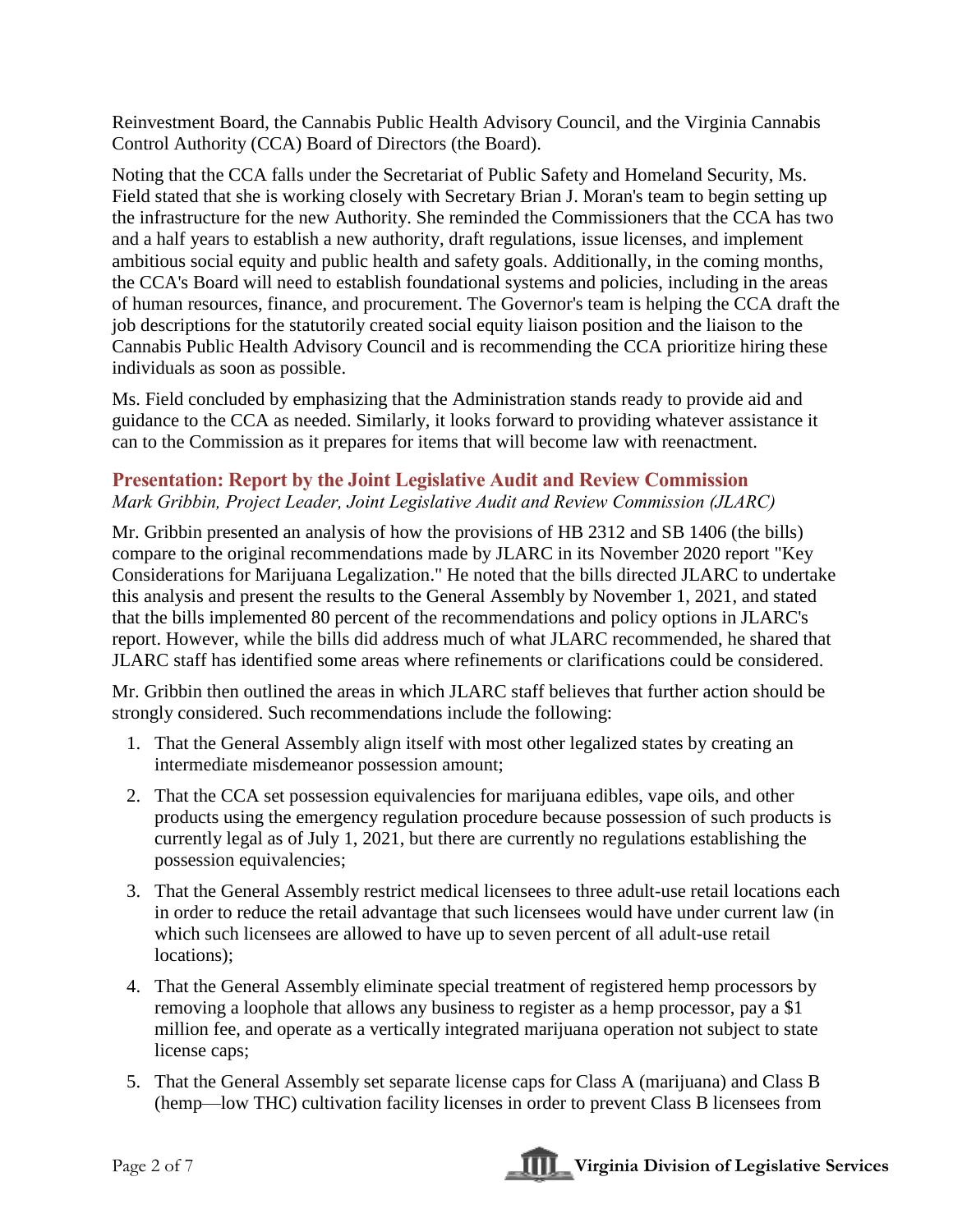taking away opportunities for businesses to obtain Class A licenses, which could potentially lead to an undersupply of marijuana in the market;

- 6. That the General Assembly move up from July 1, 2023, to January 1, 2023, the date for the CCA to implement regulations and begin accepting applications for licenses, which would provide one year for the market to be established (e.g., applicants to submit applications and set up operations, the CCA to award licenses and approve operations, and cultivators to grow their first crop for sale on the market);
- 7. That the CCA, despite the fact that the commercial market provisions of the legalization bills must be reenacted during the 2022 Session of the General Assembly, begin preliminary drafting of its regulations starting in the fall of 2021 so that it will be better situated to meet the January 1, 2024, retail sales date goal;
- 8. That the General Assembly authorize the CCA to create different classes of licenses within the different license categories, which would help the CCA ensure that the market is not over- or under-supplied, prevent large cultivators from dominating the market, and allow for specialization (e.g., edibles or vape oils);
- 9. That to leverage existing scientific and regulatory expertise, (i) the CCA and the Division of Consolidated Laboratory Services (DCLS) develop a proposal for whether and how responsibility for overseeing marijuana testing labs and practices could be divided between the entities and (ii) the General Assembly consider and enact any such changes suggested by the CCA and DCLS;
- 10. That the General Assembly establish additional statutory requirements to ensure that the social equity grant programs are effectively and transparently administered;
- 11. That the General Assembly eliminate the social equity eligibility criterion for some or all family members of convicted persons in order to (i) reduce the possibility that individuals who have not been harmed receive preferences intended for others and (ii) reduce challenges that the CCA might face in verifying family relationships (which could slow down eligibility decisions and license awards); and
- 12. That the CCA develop in regulations a clear definition of business ownership for purposes of qualifying for social equity programs.

Senator Ebbin asked for clarification regarding why JLARC recommends reducing from six to three the number of adult-use retail locations medical licensees may operate. Mr. Gribbin explained that if all five medical licensees operate the maximum of six adult-use retail locations each, medical licensees would be operating seven percent of the total number of retail locations permitted to operate in the state. He stated that the basis for JLARC's recommendation is that if the market share of the medical licensees is kept lower, there is a smaller chance that these large, vertically integrated companies will dominate the market and push out competition from smaller, nonvertically integrated companies.

Delegate Herring and Delegate Don L. Scott, Jr., asked for clarification as to when the CCA should begin drafting the regulations. Mr. Gribbin responded that while the regulatory process could not formally take place until after reenactment of the relevant portions of the legalization bills next year, JLARC's recommendation is for the CCA to begin work informally this fall so the regulatory process can begin right after reenactment. Delegate Scott asked whether having

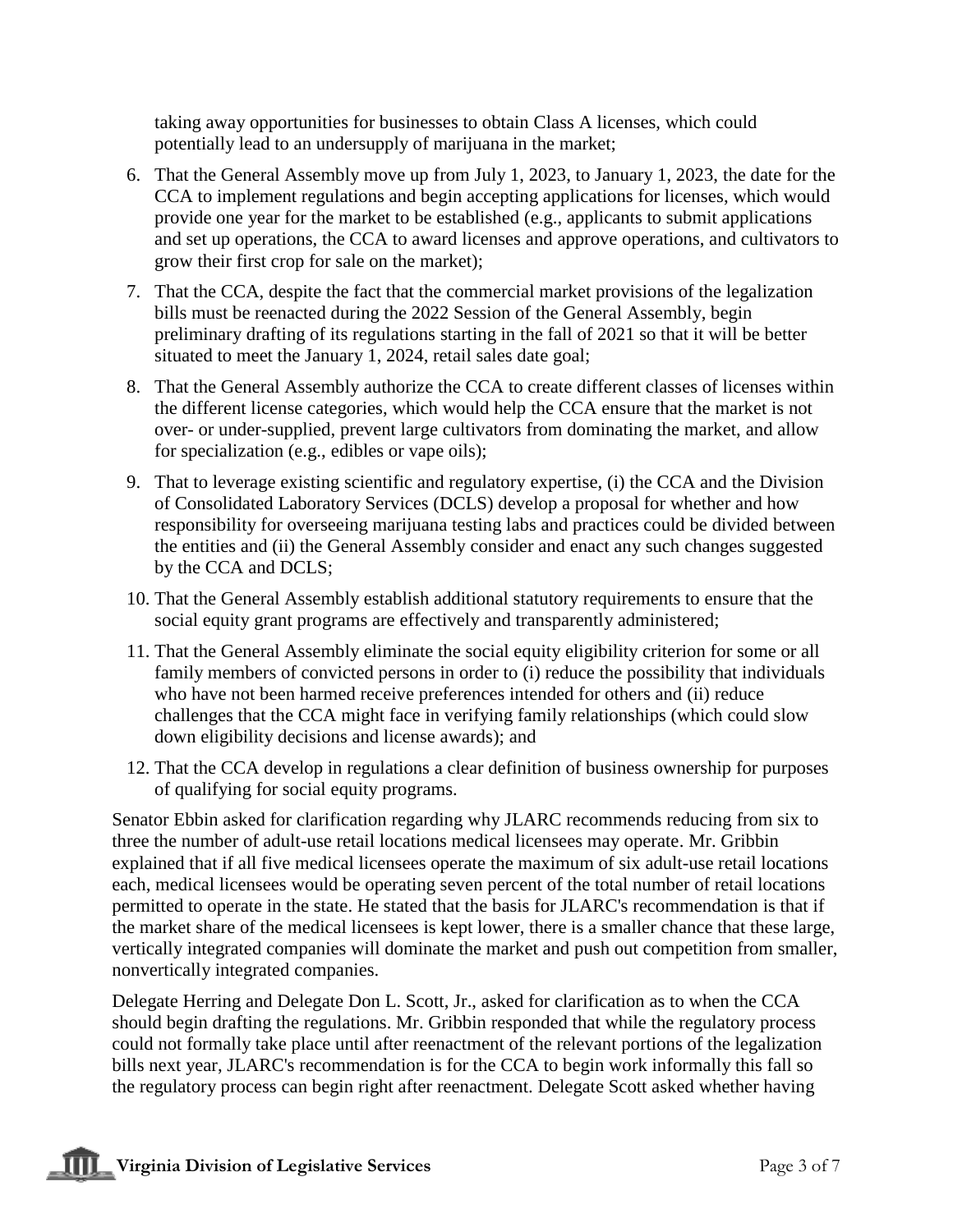the CCA collaborate with DCLS on the regulations relating to marijuana testing labs and procedures could help speed up the process. Mr. Gribbin said yes.

Delegate Paul E. Krizek asked if JLARC has any data on how entrenched the illegal market is and whether JLARC will be tracking such data over the next several years while the legal market is being established. Mr. Gribbin responded that it is difficult to track the illegal market. Following up, Delegate Krizek asked if arrest data on the number of individuals who are arrested for illegally selling marijuana could shed light on the magnitude of the illegal market. Mr. Gribbin said yes.

Delegate Krizek also asked if JLARC has any concerns about oversaturation of the sale of marijuana in particular communities or neighborhoods. Mr. Gribbin answered that the CCA has statutory authority to determine where retail locations can be located and that the CCA is charged with considering the health implications affecting surrounding communities in making those decisions. Delegate Krizek then asked if there are concerns about only one or two companies gaining control of all 400 retail licenses since there is nothing in the current law to prohibit that from happening. Mr. Gribbin stated that he will double check to see if a provision prohibiting such activity was included in the final version of the legalization bills, but he noted that there is a provision included that prevents a licensee from selling its license to someone else. He noted that this provision would prevent one company from buying up licenses from other companies, thereby preventing consolidation.

Finally, Delegate Krizek stressed the importance of the Cannabis Equity Reinvestment Fund (the Fund), but noted that the Fund is funded by license application fees and taxes on retail marijuana sales, which will not begin flowing to the CCA until 2023 and 2024, respectively.. Mr. Gribbin explained that the Fund could be provided with a working capital advance.

Delegate Dawn M. Adams stated that she disagrees with JLARC's recommendation to reduce from six to three the number of adult-use retail locations that medical licensees may operate. She expressed concerns about patient access and posited that having more adult-use retail locations operated by medical providers could help to drive down costs for patients. She also stated that she views the tax on marijuana as disproportionately high compared to the taxes on alcohol and tobacco, which she believes are more dangerous substances. Finally, she expressed concerns about the lack of age limits, safety protocols, laboratory testing requirements, etc., related to hemp and asked how those concerns fit into the larger discussion of the legalization of marijuana. Mr. Gribbin noted that the topic of hemp was outside the scope of JLARC's study and suggested that the Virginia Department of Agriculture and Consumer Services, the lead regulator of hemp, be contacted for answers to those questions.

### **Discussion**

Senator Ebbin moderated a discussion among the Commission members on several topics that were included on the agenda. The first topic was expediting legal access and commercial sales. Senator Ebbin asked David May, staff to the Commission, to summarize a proposal received from pharmaceutical processors for speeding up legal sales by capitalizing on their existing capacity for such sales. Mr. May explained that the proposal involves creating a temporary permit under which pharmaceutical processors would be permitted to operate in accordance with a skeletal rule structure until the CCA's regulations were put into place. As a condition of receiving a temporary permit, the pharmaceutical processors would be required to take on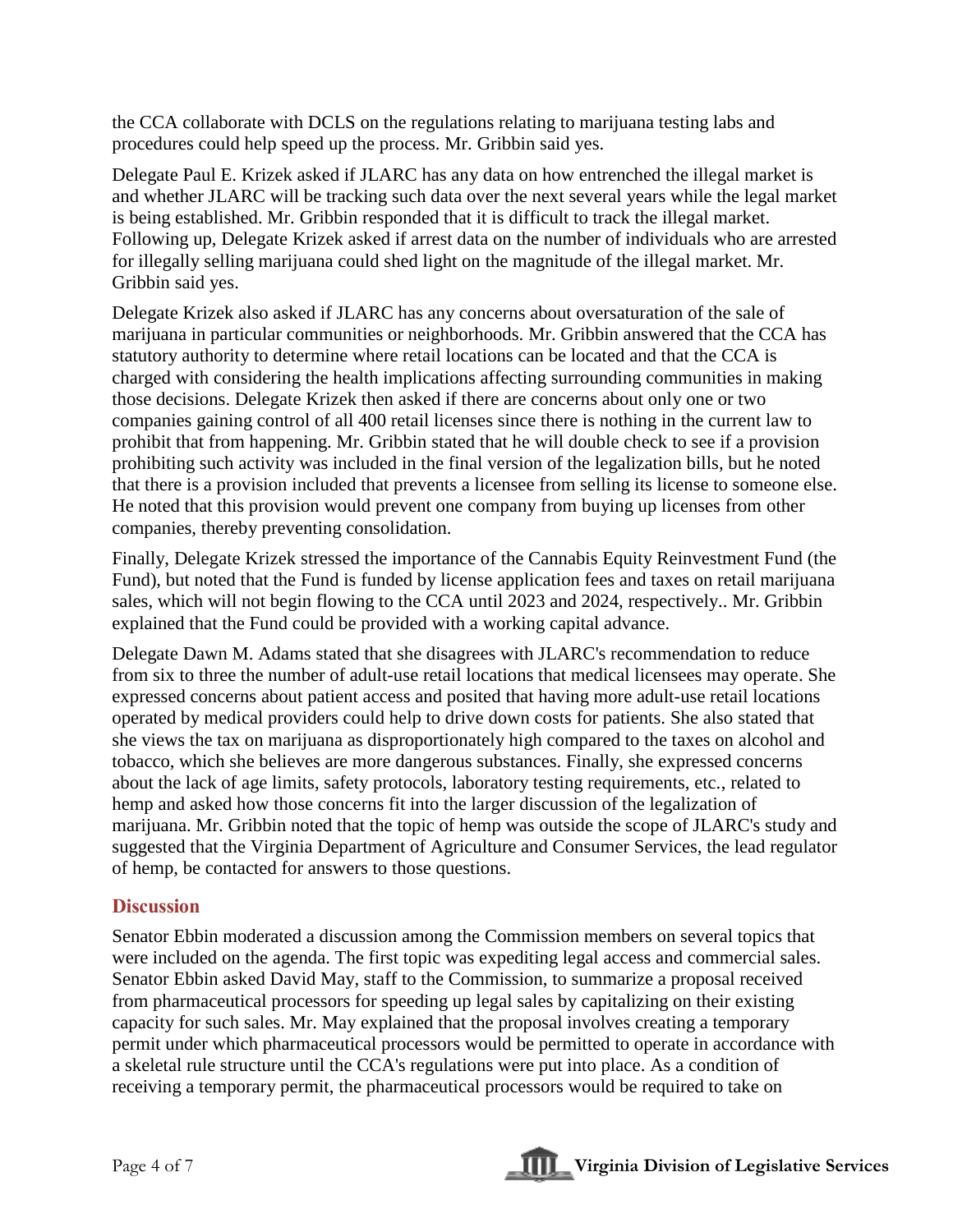approximately five social equity licensees in an incubator program through which the pharmaceutical processors would help the social equity licensees get started. In response to concerns voiced by Delegate Herring relating to the social equity piece of the proposal, Mr. May clarified that the social equity licensees would be entirely independent of the pharmaceutical processors, and the Board would select the social equity licensees to participate in the program using the same qualification criteria that is outlined in the legalization bills.

Delegate Krizek reminded the Commission members that the General Assembly has legalized the use of marijuana, but it has not yet legalized the actual purchase of marijuana. He expressed concern over whether the general public understands this framework, as well as concerns about causing the illegal market to flourish in the lead-up to the beginning of legal sales in 2024. He stressed the importance of beginning the legal and safe sale of marijuana as soon as possible. Closing out this discussion topic, Senator Ebbin suggested exploring at a future meeting proposals for creating a legal avenue for individuals to purchase seeds or clippings for personal cultivations.

Addressing the next discussion topic, the market structure, including vertical integration and license caps, Senator Ebbin reminded the Commission members that the legalization bills codify caps on the number of licenses that may be issued in each license category. He posed to the Commission members the question of whether the public interest would be better served by granting the CCA the authority to establish these license caps in regulations rather than setting them out in statute. He noted that if the CCA were to be granted this authority, it would have flexibility to respond to changes in supply, demand, costs, and conditions related to the black market. Regarding vertical integration, Senator Jeremy S. McPike cautioned the Commission against prohibiting vertical integration in such a way as to impose artificial barriers between businesses such as farmers and producers that want to collaborate and share in both the profits and risks associated with the business.

Delegate Jeffrey L. Campbell requested more information concerning the policy rationale for limiting the transferability of licenses. Delegate Adams echoed his sentiments. Senator McPike recalled that part of the discussion during debate of the legalization bills was that there needed to be a mechanism by which to prevent a handful of large companies from buying up a large number of the licenses, thereby consolidating their market share and pushing smaller companies out of the market. Mr. May added that during those discussions members also looked to the regulatory scheme for alcoholic beverage control (ABC) licenses. Such licenses are not transferable based upon the rationale that the General Assembly vested the Board of Directors of the Virginia Alcoholic Beverage Control Authority (ABC Board) with the authority to determine who is eligible for a license and can safely operate a licensed establishment. As such, Mr. May explained, the licensee does not actually own his or her license. If the licensee forgoes its license, then it is up to the ABC Board to determine whether the next person who is going to take over the business is eligible. The major difference with marijuana, though, is that the total number of marijuana licenses that may be issued in each category is capped, which is not the case with ABC licenses.

#### **Public Comment**

Michael McDermott with Faces and Voices of Recovery (FAVOR) of Virginia shared his concerns that unintended consequences may result from legalization of marijuana. He cited statistics from other states that have legalized marijuana showing that after legalization,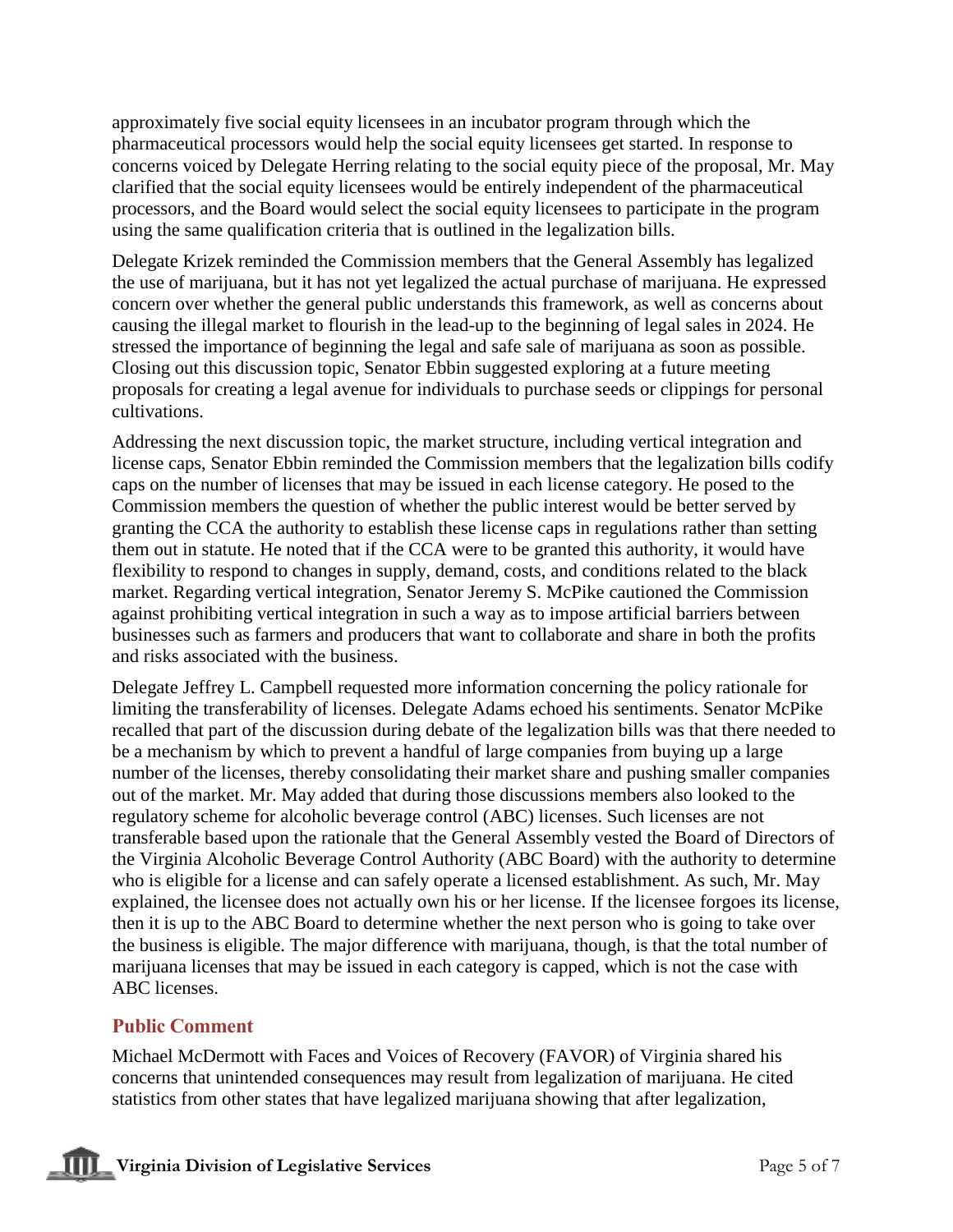potencies of heroin and oxycodone increased, and that these increases correlated with increased criminal and overdose activity, affecting overall community quality of life. He stressed that in establishing the regulatory scheme for the legalization of marijuana, Virginia has a historic opportunity to learn not only from its own past regulatory efforts related to alcohol and tobacco, but also from other states that are farther along the "slippery slope" of marijuana legalization and regulation. He challenged those making and implementing policy decisions to be sensitive to the many dimensions of substance use disorder. He also called for an increase in lived-experience representation on the marijuana advisory boards, and requested that portions of the marijuana tax revenue be provided to nongovernmental organizations that provide evidence-based, livedexperience substance use disorder recovery services.

James Slade, a citizen from the City of Richmond, shared that he grew up in an area that was disproportionately policed, but he moved away when the area became gentrified. He asked whether, based on this experience, he would still qualify for the social equity programs. He stated that he is not concerned about potential market oversaturation because he believes that the market will resolve any saturation problems on its own. He discouraged the Commission from establishing a misdemeanor charge for certain levels of marijuana possession and stressed that if possession of marijuana is going to be decriminalized, it should be decriminalized entirely. He encouraged the Commission to come up with a mechanism to provide seeds to individuals who want to engage in home cultivation since such individuals cannot legally purchase seeds under current law. He cautioned the Commission that the illegal market may still thrive after legal sales begin due to the high tax on legal marijuana, particularly with regard to marijuana flowers. Finally, he encouraged the Commission to create a "craft" license for small farmers who want to sell their marijuana on a small scale to consumers in a store or restaurant in their community.

Michael Krawitz, the Executive Director for Veterans for Medical Cannabis Access and a member of the Cannabis Public Health Advisory Council, introduced himself to the Commissioners and shared that he would like to offer his insight and expertise in the field as a resource to the Commission as it undertakes its work. He expressed his hope that the number of plants that individuals may grow at home will be increased, as well as his hope that community growing for others that cannot grow themselves (such as veterans in federal housing) will be permitted.

Vickie Williams-Cullins, a member of the Cannabis Equity Reinvestment Board, expressed her hope that the date for legalized sales will be moved up as quickly as possible. She also stressed the importance of making sure that law-enforcement officers have been adequately trained on all of the recent changes to Virginia's marijuana laws.

Mike Sauer, a participant in Virginia's hemp industry, spoke of the experience that hemp growers have gained over the last several years of growing and processing hemp, and shared that such experience may be helpful to the Commission as it undertakes its work. He also shared his opinion that that there should not be any felony penalty for possession of marijuana.

### **Next Meeting**

No date was set for the next meeting; however, Senator Ebbin provided the following list of topics he recommended the Commission consider at its next meeting: resentencing, review, and release; parental rights; employment protections; housing rights; youth and under 21 possession treatment; and the addition of a "medical board" to the CCA.